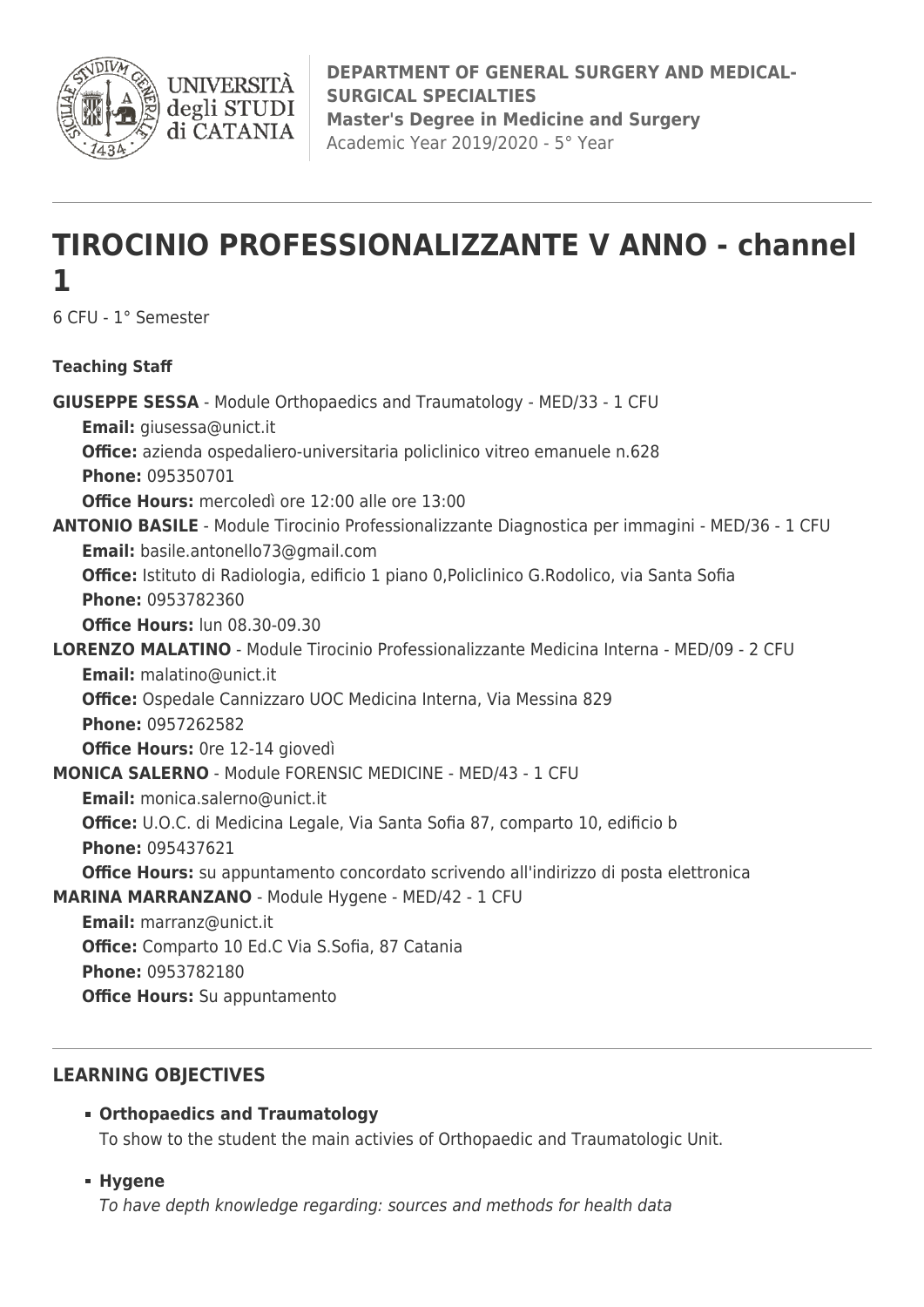collection, epidemiological methods for their analysis and interpretation, causes of disability and death, health determinants and risk factors in the lifestyle, health determinants and environmental risk factors, methods for the prevention of chronic diseases, mode of occurrence and spread of infections, interventions on individuals and on communities for their prevention, principles and application of preventive medicine in the community, principles and methods of communication applied to health information and health education.

- To present themselves as authoritative interlocutors on health promotion and disease prevention issues, in dealing with individuals, with health administrators and the community.

- To evaluate epidemiological data and know the use for the purposes of health promotion and disease prevention in individuals and in the community, to collaborate with the health services in the epidemiological surveillance and in the programs of health promotion and disease prevention, recognizing health problems of the community and to collaborate to solve them, to identify and to collaborate to remove the causes and factors of diseases present in the behavior and environment, making accurate information on the determinants of health and disease regarding lifestyle factors and physical and social environment, educate, as part of their professional activities, to behaviors that promote health and prevent disease and disability due to microbial, chemical and physical agents, accident.

- to know the health organization at international, European and national level. -to know skills and managerial activities.

- to know the principles and applications of health economics for the purpose of choices in health planning

#### **COURSE STRUCTURE**

- **Orthopaedics and Traumatology** Practice at Department of Orthopaedics and Traumatology
- **Hygene** Lectures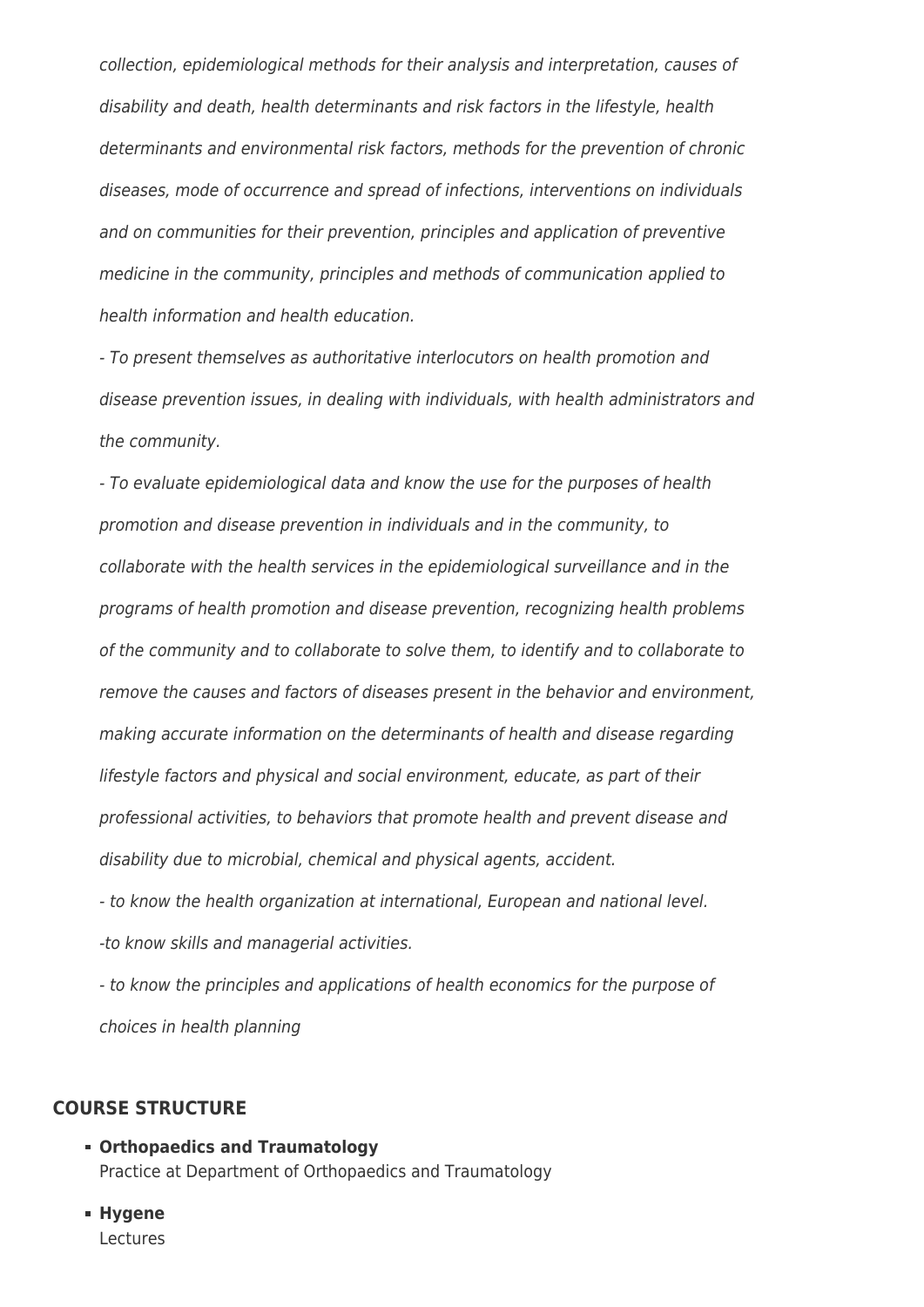# **DETAILED COURSE CONTENT**

#### **Orthopaedics and Traumatology**

The student, supervised from a tutor, will have access to:

- The ward of orthopedic and traumatological patients;

- The casting room, where the main types of immobilization and the management of small traumas will be shown;

- The out-patients, where the main orthopedic and traumatological diseases are treated and the patients already undergone surgical treatment are followed-up

#### **Hygene**

**Principles of demography and health statistics.** Sources of demographic and

epidemiological data. Demographic indicators. Indicators of mortality and

morbidity. Indicators of quality of life.

*Principles of epidemiological methodology.* The measures in epidemiology. The

epidemiological studies: descriptive epidemiology; analytical epidemiology;

experimental epidemiology. The causal relationship in epidemiology. Risk

assessment. Systematic reviews and meta-analysis. The evidence-based medicine.

# *Principles of epidemiology of infectious diseases*. Mode of transmission of infection.

The chains of contagion. The natural course of infection.

# *General principles of the epidemiology of chronic diseases and disabilities.* The

necessary causes and the sufficient causes. Risk factors and protective factors.

Causes and factors of the physical environment and of the social environment.

Lifestyles and health. Frequency of chronic diseases and other harmful events in the population.

**Methodology for the prevention and health promotion.** Objectives and methods of prevention (primary, secondary and tertiary prevention).

*The prevention of infectious diseases.* Primary prevention of infection. Breaking the chains of transmission. Interventions for the discovery and inactivation of the sources of infection. Active and passive immunoprophylaxis. Chemoprophylaxis. Secondary prevention of infections.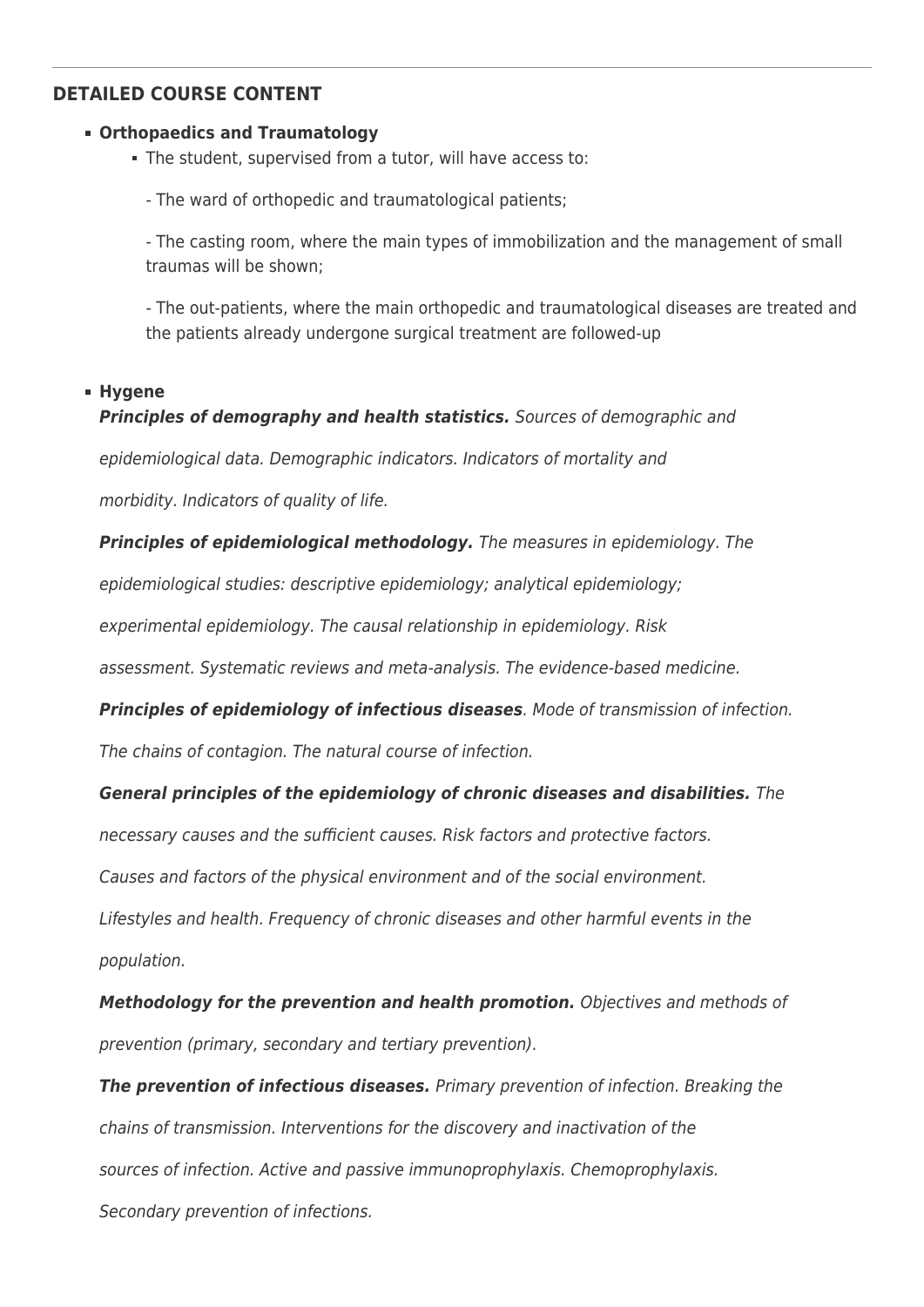**Prevention of chronic diseases and of disabilities.** Primary, secondary and tertiary prevention.

**Principles of health education.** Health and health promotion. Methods and models of communication. Strategies for health promotion. Health promotion in the Ottawa Charter.

#### *Epidemiology and prevention of major infectious diseases.*

Surveillance systems at European level. The networks and activities of the ECDC (European Centre for Disease Prevention and Control).

- Respiratory tract infections: influenza, tuberculosis, Legionnaires' disease.

- Sexually transmitted infections, including HIV and blood-borne viruses:

HIV/AIDS, Hepatitis B and C virus infections, blenorragia, syphilis, Human Papilloma Virus infections infezioni.

- Food- and waterborne diseases and zoonoses: cholera, Hepatitis A and E virus infections, typhoid feve, gastroenteritis.

- Emerging and vector-borne diseases: arbovirus infections, leishmaniasis, malaria, rickettsiosis.

- Vaccine-preventable diseases: diphtheria, tetanus, pertussis, polio, measles, mumps, rubella, bacterial meningitis, varicella, invasive bacterial infections, rotavirus infections.

- Health care associated infections (HAI, hospital acquired infections):

surveillance programs and national and European networks.

*Epidemiology and prevention of major chronic diseases*. Cardiovascular diseases, malignant tumors, diabetes, chronic obstructive pulmonary disease.

**Health promotion and disease prevention at different stages of life**. Preconception,

prenatal and neonatal prevention. Health needs in children and adolescents. Health

needs in adulthood. Promotion of health in the elderly.

*Hygiene of food and of nutrition.* Food hygiene. Food and health related issues.

Microbial contamination. Cleaning and preservation of foods. Food safety.

*Environment and health.* Environmental factors as determinants of health and